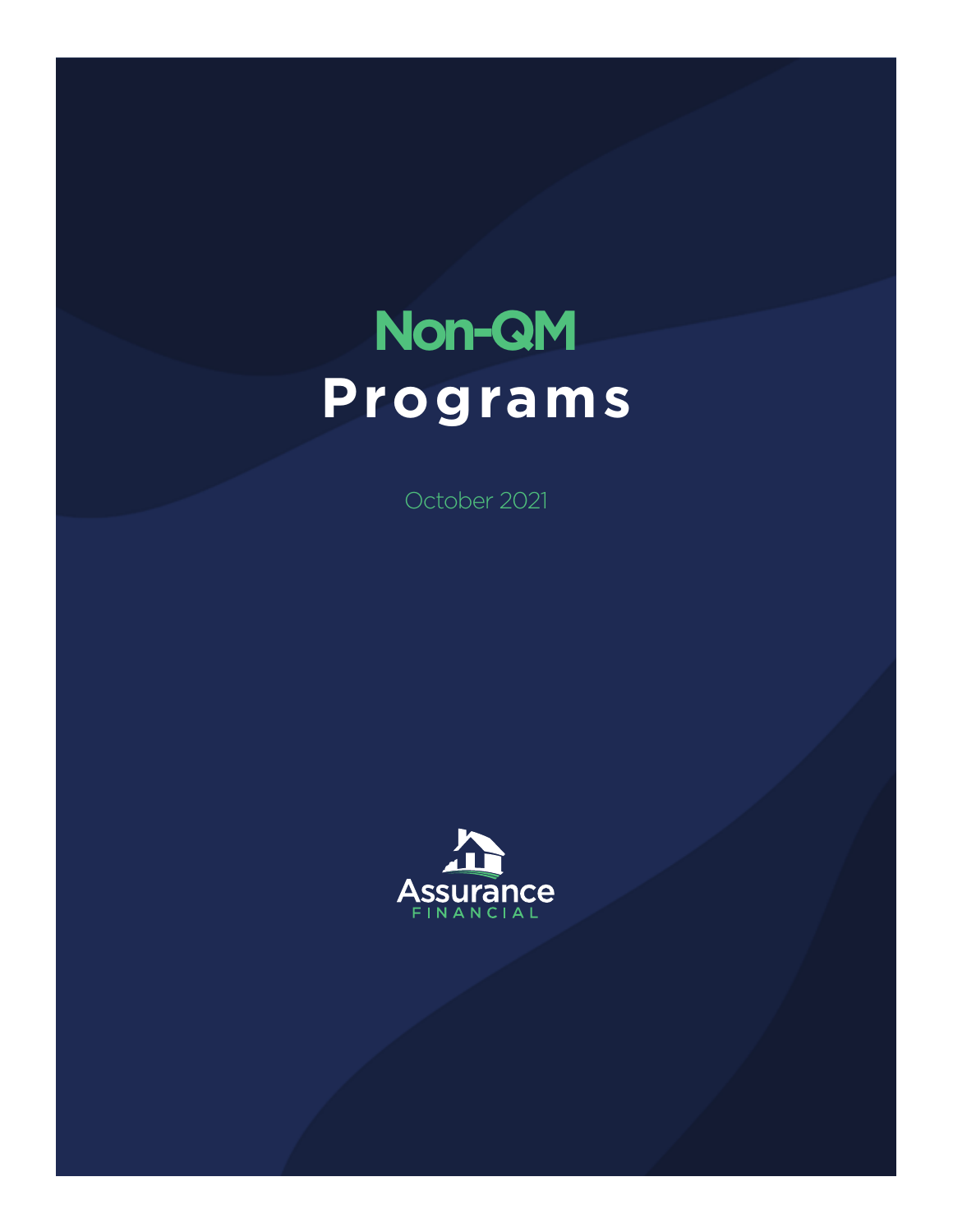

### **BANK STATEMENT PROGRAM**

| 793UI UI IU <del>C</del><br>FINANCIAL                 | <b>General Requirements</b>                                                                                                                                                                                                                                              |                                                                                                                                                                                                                                                                                                                                                                                                                                                                                                                                                                                                                                                                                                                                                                                                                                                                                                                                                                                                                                                              |                                                                                        |                                                            |
|-------------------------------------------------------|--------------------------------------------------------------------------------------------------------------------------------------------------------------------------------------------------------------------------------------------------------------------------|--------------------------------------------------------------------------------------------------------------------------------------------------------------------------------------------------------------------------------------------------------------------------------------------------------------------------------------------------------------------------------------------------------------------------------------------------------------------------------------------------------------------------------------------------------------------------------------------------------------------------------------------------------------------------------------------------------------------------------------------------------------------------------------------------------------------------------------------------------------------------------------------------------------------------------------------------------------------------------------------------------------------------------------------------------------|----------------------------------------------------------------------------------------|------------------------------------------------------------|
| <b>Product Type</b>                                   | 30-YR Fixed                                                                                                                                                                                                                                                              |                                                                                                                                                                                                                                                                                                                                                                                                                                                                                                                                                                                                                                                                                                                                                                                                                                                                                                                                                                                                                                                              | 40-YR Fixed - Interest Only, 10YR I/O Period                                           |                                                            |
|                                                       | Primary & Second Home                                                                                                                                                                                                                                                    | Min 680 FICO                                                                                                                                                                                                                                                                                                                                                                                                                                                                                                                                                                                                                                                                                                                                                                                                                                                                                                                                                                                                                                                 | 40-YR term qualified at 30-YR AM full PITIA payment                                    |                                                            |
| <b>Interest Only</b>                                  | Second Home Max LTV75%                                                                                                                                                                                                                                                   |                                                                                                                                                                                                                                                                                                                                                                                                                                                                                                                                                                                                                                                                                                                                                                                                                                                                                                                                                                                                                                                              | Interest-only Payment Calculation:<br>Loan Amount x Interest Rate divided by 12 months |                                                            |
|                                                       | Min. \$150K                                                                                                                                                                                                                                                              |                                                                                                                                                                                                                                                                                                                                                                                                                                                                                                                                                                                                                                                                                                                                                                                                                                                                                                                                                                                                                                                              | <b>LTV &gt;85% Requirements</b>                                                        |                                                            |
|                                                       | Max. \$3M                                                                                                                                                                                                                                                                |                                                                                                                                                                                                                                                                                                                                                                                                                                                                                                                                                                                                                                                                                                                                                                                                                                                                                                                                                                                                                                                              | Residential Pay History 0x30x24                                                        |                                                            |
| <b>Loan Amounts</b>                                   | Loan Amounts > \$2M   Min. 700 Credit Score   Max. 80% LTV                                                                                                                                                                                                               |                                                                                                                                                                                                                                                                                                                                                                                                                                                                                                                                                                                                                                                                                                                                                                                                                                                                                                                                                                                                                                                              | Credit Seasoning - No BK or FC ever                                                    |                                                            |
|                                                       |                                                                                                                                                                                                                                                                          | Loan Amounts > \$1.5M - \$2M   Min. 660 Credit Score<br>Max DTI 40% / 50%                                                                                                                                                                                                                                                                                                                                                                                                                                                                                                                                                                                                                                                                                                                                                                                                                                                                                                                                                                                    |                                                                                        | <b>Primary Residence</b>                                   |
| <b>Loan Purpose</b>                                   | Purchase, Rate-Term Refinance, and Cash-Out Refinance                                                                                                                                                                                                                    |                                                                                                                                                                                                                                                                                                                                                                                                                                                                                                                                                                                                                                                                                                                                                                                                                                                                                                                                                                                                                                                              |                                                                                        |                                                            |
| <b>Occupancy</b>                                      | Primary, Second Home and Investment                                                                                                                                                                                                                                      |                                                                                                                                                                                                                                                                                                                                                                                                                                                                                                                                                                                                                                                                                                                                                                                                                                                                                                                                                                                                                                                              |                                                                                        |                                                            |
|                                                       | Min. 640 FICO   Max. 80% LTV<br>Min. 660 FICO   Max. 85% LTV                                                                                                                                                                                                             |                                                                                                                                                                                                                                                                                                                                                                                                                                                                                                                                                                                                                                                                                                                                                                                                                                                                                                                                                                                                                                                              |                                                                                        |                                                            |
| Second Home/NOO                                       | Max. Loan Amt. \$2M                                                                                                                                                                                                                                                      |                                                                                                                                                                                                                                                                                                                                                                                                                                                                                                                                                                                                                                                                                                                                                                                                                                                                                                                                                                                                                                                              |                                                                                        |                                                            |
|                                                       | Allowed when LTV <=80%                                                                                                                                                                                                                                                   |                                                                                                                                                                                                                                                                                                                                                                                                                                                                                                                                                                                                                                                                                                                                                                                                                                                                                                                                                                                                                                                              |                                                                                        |                                                            |
| <b>Escrow Waiver</b>                                  | Min. FICO 700                                                                                                                                                                                                                                                            |                                                                                                                                                                                                                                                                                                                                                                                                                                                                                                                                                                                                                                                                                                                                                                                                                                                                                                                                                                                                                                                              | Not HPML                                                                               |                                                            |
|                                                       |                                                                                                                                                                                                                                                                          | 3 years - 6 months' interest on excess of 20% of the original principal balance (unless otherwise restricted by law)                                                                                                                                                                                                                                                                                                                                                                                                                                                                                                                                                                                                                                                                                                                                                                                                                                                                                                                                         |                                                                                        |                                                            |
| <b>Prepayment Penalty</b><br>(PPP)<br><b>NOO Only</b> | Cost Buyout - .25% fee for 2 years; .75% fee for 1 year; 1% fee for no PPP<br>Rate Buyout - 2 YR PPP .125% adjustment to rate, 1 YR PPP .375% adjustment to rate, No PPP .5% adjustment to rate<br>No PPP = Max YSP of 0%   States with PPP restrictions - Max YSP of 2% |                                                                                                                                                                                                                                                                                                                                                                                                                                                                                                                                                                                                                                                                                                                                                                                                                                                                                                                                                                                                                                                              |                                                                                        |                                                            |
| <b>Property Type</b>                                  | Single-Family, PUDs, 2-4 Units, Townhouse and Condos                                                                                                                                                                                                                     |                                                                                                                                                                                                                                                                                                                                                                                                                                                                                                                                                                                                                                                                                                                                                                                                                                                                                                                                                                                                                                                              |                                                                                        |                                                            |
|                                                       | Min FICO 640   Max 80% LTV                                                                                                                                                                                                                                               | Min. FICO 740   Max. 85% LTV                                                                                                                                                                                                                                                                                                                                                                                                                                                                                                                                                                                                                                                                                                                                                                                                                                                                                                                                                                                                                                 | Second Home/NOO Max. 85% LTV                                                           | 12mo seasoning require                                     |
| Cash-Out                                              | Max. Cash-Out \$1M   \$500,001 - \$1M Max. 60% LTV   Cash-Out > \$300K   Min. 700 FICO                                                                                                                                                                                   |                                                                                                                                                                                                                                                                                                                                                                                                                                                                                                                                                                                                                                                                                                                                                                                                                                                                                                                                                                                                                                                              |                                                                                        |                                                            |
|                                                       | Texas 50(a)(6) loans - Max. 80% LTV                                                                                                                                                                                                                                      |                                                                                                                                                                                                                                                                                                                                                                                                                                                                                                                                                                                                                                                                                                                                                                                                                                                                                                                                                                                                                                                              |                                                                                        |                                                            |
| <b>Appraisals</b>                                     |                                                                                                                                                                                                                                                                          | Loan amounts >=\$1.5M a borrower-paid second appraisal must be obtained                                                                                                                                                                                                                                                                                                                                                                                                                                                                                                                                                                                                                                                                                                                                                                                                                                                                                                                                                                                      |                                                                                        |                                                            |
|                                                       | <b>Underwriting Requirements</b>                                                                                                                                                                                                                                         |                                                                                                                                                                                                                                                                                                                                                                                                                                                                                                                                                                                                                                                                                                                                                                                                                                                                                                                                                                                                                                                              |                                                                                        |                                                            |
|                                                       |                                                                                                                                                                                                                                                                          |                                                                                                                                                                                                                                                                                                                                                                                                                                                                                                                                                                                                                                                                                                                                                                                                                                                                                                                                                                                                                                                              |                                                                                        |                                                            |
|                                                       | Business or Personal Bank Statements: 24 or 12 months                                                                                                                                                                                                                    |                                                                                                                                                                                                                                                                                                                                                                                                                                                                                                                                                                                                                                                                                                                                                                                                                                                                                                                                                                                                                                                              | 12 Month Bank Statement: Min. 640 FICO                                                 |                                                            |
| <b>Documentation</b>                                  | 1099: 1 or 2 years statements                                                                                                                                                                                                                                            |                                                                                                                                                                                                                                                                                                                                                                                                                                                                                                                                                                                                                                                                                                                                                                                                                                                                                                                                                                                                                                                              |                                                                                        |                                                            |
| <b>Credit Score</b>                                   | Primary wage earners middle FICO score                                                                                                                                                                                                                                   |                                                                                                                                                                                                                                                                                                                                                                                                                                                                                                                                                                                                                                                                                                                                                                                                                                                                                                                                                                                                                                                              |                                                                                        |                                                            |
|                                                       | Residential pay history 1 x 30 x 12                                                                                                                                                                                                                                      |                                                                                                                                                                                                                                                                                                                                                                                                                                                                                                                                                                                                                                                                                                                                                                                                                                                                                                                                                                                                                                                              | Rent free not allowed                                                                  |                                                            |
| <b>Housing History</b>                                |                                                                                                                                                                                                                                                                          | Due to forbearance (delinquency prior to March 2020 will not be considered forbearance): Up to 6 consecutive missed<br>payments if due to forbearance if now current with 3 current payments (rate adjustment applies)                                                                                                                                                                                                                                                                                                                                                                                                                                                                                                                                                                                                                                                                                                                                                                                                                                       |                                                                                        |                                                            |
|                                                       | No 60 day consumer late payments in last 12 mos                                                                                                                                                                                                                          |                                                                                                                                                                                                                                                                                                                                                                                                                                                                                                                                                                                                                                                                                                                                                                                                                                                                                                                                                                                                                                                              |                                                                                        | No Collections/Charge Offs/Judgments in the last 24 months |
| <b>Credit History</b>                                 |                                                                                                                                                                                                                                                                          | Due to forbearance (delinguency prior to March 2020 will not be considered forbearance): Up to 6 consecutive missed<br>payments if due to forbearance if now current with 3 current payments (rate adjustment applies)                                                                                                                                                                                                                                                                                                                                                                                                                                                                                                                                                                                                                                                                                                                                                                                                                                       |                                                                                        |                                                            |
| <b>Tradelines</b>                                     |                                                                                                                                                                                                                                                                          | 3 tradelines reporting for >=12 months; or 2 tradelines reporting for >=24 months with activity in the past 12 months                                                                                                                                                                                                                                                                                                                                                                                                                                                                                                                                                                                                                                                                                                                                                                                                                                                                                                                                        |                                                                                        |                                                            |
| <b>DTI Requirements</b>                               | Max 40/50%   NOO Max 50%                                                                                                                                                                                                                                                 |                                                                                                                                                                                                                                                                                                                                                                                                                                                                                                                                                                                                                                                                                                                                                                                                                                                                                                                                                                                                                                                              |                                                                                        |                                                            |
| <b>Qualifying Income</b>                              | $\bullet$<br>$\bullet$<br>business bank statements<br>$\bullet$<br>$\bullet$<br>ownership for Personal Bank Statements<br><b>Business Questionnaire</b><br>$\bullet$<br>associated with the subject property                                                             | <b>Business Bank Stmts</b>   Total deposits, less business expense ratio, annualized, multiplied by the % of ownership<br><b>Personal Bank Stmts</b>   Total deposits, less business expense ratio, annualized or 100% of deposits with 2 months'<br><b>1099 Statements</b>   Total 1099 plus YTD earnings, less business expense ratio, annualized<br>24 month or most recent 12 month's average will be used for qualifying<br>CPA letter confirming percentage of ownership (Min. 50% ownership required for Business Bank Statements, Min.25%<br>Business Expense Ratio   Standard 50% (some business may require a 70% ratio. See guidelines for details)   <50% with<br>3rd party prepared CPA/Tax Preparer statement   Min 15%<br>W2 Income from a co-borrower may be usedif not associated with the borrower's business<br>Rental income paid into a separate account can be used to qualify with the following documentation<br>Copy of lease (75% can be used), 3 month's bank statement clearly showing receipt of the rental income, rent is not |                                                                                        |                                                            |
| <b>Residual Income</b>                                | Min. required \$2,500                                                                                                                                                                                                                                                    |                                                                                                                                                                                                                                                                                                                                                                                                                                                                                                                                                                                                                                                                                                                                                                                                                                                                                                                                                                                                                                                              | Payment Shock - Max. 350%   FTHB 250%                                                  |                                                            |
| <b>Seasoning</b><br><b>Requirements</b>               | request                                                                                                                                                                                                                                                                  | Foreclosure, Deed-in-lieu, Short Sale, Modification or 120 day late - 24 months from deed date/24 months from Forbearance                                                                                                                                                                                                                                                                                                                                                                                                                                                                                                                                                                                                                                                                                                                                                                                                                                                                                                                                    |                                                                                        |                                                            |
| <b>Reserves</b>                                       | Min. 6 months                                                                                                                                                                                                                                                            |                                                                                                                                                                                                                                                                                                                                                                                                                                                                                                                                                                                                                                                                                                                                                                                                                                                                                                                                                                                                                                                              | Cash-out may be used to satisfy reserve requirements                                   |                                                            |
| <b>Assets</b>                                         | Must be sourced or seasoned for 30 days                                                                                                                                                                                                                                  | Business funds maybe used to satisfy reserves at - the lesser of 100% of the ending balance; or the percent of the ownership                                                                                                                                                                                                                                                                                                                                                                                                                                                                                                                                                                                                                                                                                                                                                                                                                                                                                                                                 |                                                                                        |                                                            |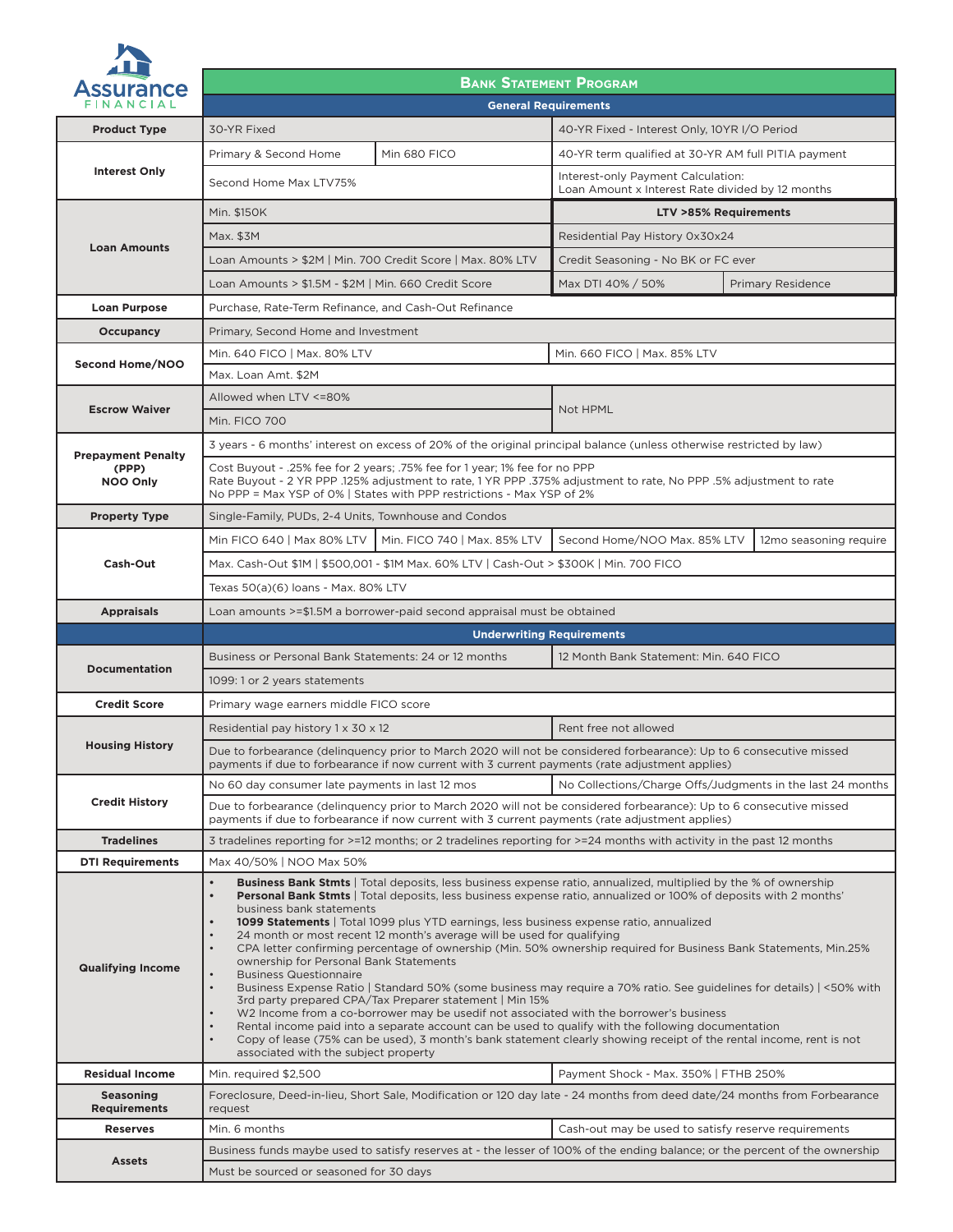

#### **INVESTOR CASH FLOW (DSCR)**

| <b>Assurance</b><br>FINANCIAL                                       | <b>General Requirements</b>                                                                                                                                                                                            |                                                                       |                                                                                                                         |  |
|---------------------------------------------------------------------|------------------------------------------------------------------------------------------------------------------------------------------------------------------------------------------------------------------------|-----------------------------------------------------------------------|-------------------------------------------------------------------------------------------------------------------------|--|
| <b>Product Type</b>                                                 | 30-YR Fixed                                                                                                                                                                                                            |                                                                       | 40-YR Fixed - Interest Only, 10YR I/O Period                                                                            |  |
|                                                                     | <b>Max LTV 80%</b>                                                                                                                                                                                                     | Min 680 FICO                                                          | 40-YR term qualified at 30-YR AM full PITIA payment                                                                     |  |
| <b>Interest Only</b>                                                | Second Home Max LTV75%                                                                                                                                                                                                 |                                                                       | Interest-only Payment Calculation:<br>Loan Amount x Interest Rate divided by 12 months                                  |  |
|                                                                     | Minimum Loan Amount \$75K                                                                                                                                                                                              |                                                                       | Maximum Loan Amount \$1,000,000                                                                                         |  |
| <b>Loan Amounts</b>                                                 | Loan Amounts < \$100K   Max. 65% LTV                                                                                                                                                                                   |                                                                       |                                                                                                                         |  |
| <b>Loan Purpose</b>                                                 | Purchase, Rate-Term Refinance, and Cash-Out Refinance                                                                                                                                                                  |                                                                       |                                                                                                                         |  |
| <b>Occupancy</b>                                                    | Investment                                                                                                                                                                                                             |                                                                       |                                                                                                                         |  |
| <b>Escrow Waiver</b>                                                | Allowed when LTV <= 80%                                                                                                                                                                                                |                                                                       | Not HPML                                                                                                                |  |
|                                                                     | Min. FICO 700                                                                                                                                                                                                          |                                                                       |                                                                                                                         |  |
| <b>Property Type</b>                                                | 1-4 Units                                                                                                                                                                                                              |                                                                       | Condominiums                                                                                                            |  |
| Cash-Out                                                            | Min. FICO 700                                                                                                                                                                                                          | Max. 75% LTV                                                          | 6 month seasoning off of appraised value, see guide for details                                                         |  |
| Cash in Hand                                                        | Maximum \$500,000                                                                                                                                                                                                      |                                                                       |                                                                                                                         |  |
| <b>Maximum Exposure</b>                                             |                                                                                                                                                                                                                        |                                                                       | With Angel Oak it's 5 properties in aggregate \$3M; there are no limitations to property ownership outside of Angel Oak |  |
| <b>Seller Concessions</b>                                           | Up to 3% towards closing                                                                                                                                                                                               |                                                                       |                                                                                                                         |  |
|                                                                     |                                                                                                                                                                                                                        |                                                                       | <b>Prepayment Penalty</b>                                                                                               |  |
| <b>Standard</b>                                                     |                                                                                                                                                                                                                        |                                                                       | 3 years - 6 months' interest on excess of 20% of the original principal balance (unless otherwise restricted by law)    |  |
| <b>Rate Buyout</b>                                                  | 2 YR PPP .125% adjustment to rate, 1 YR PPP .375% adjustment to rate, No PPP .5% adjustment to rate                                                                                                                    |                                                                       |                                                                                                                         |  |
| <b>Cost Buyout</b>                                                  | 2YR PPP cost .25%; 1YR PPP cost .75%; No PPP cost 1%                                                                                                                                                                   |                                                                       |                                                                                                                         |  |
| Max. Price                                                          |                                                                                                                                                                                                                        | No PPP = Max YSP of 0%   States with PPP restrictions - Max YSP of 2% |                                                                                                                         |  |
|                                                                     |                                                                                                                                                                                                                        |                                                                       | <b>Underwriting Requirements</b>                                                                                        |  |
| <b>DSCR</b>                                                         | $(Rents) / (PITI + HOA Payment) = DSCR$                                                                                                                                                                                |                                                                       |                                                                                                                         |  |
|                                                                     | Minimum DSCR 1.00   No DSCR Minimum FICO 700 and Maximum LTV 75%                                                                                                                                                       |                                                                       |                                                                                                                         |  |
| Qualifying                                                          | Purchase: Market rents from appraisal                                                                                                                                                                                  |                                                                       |                                                                                                                         |  |
|                                                                     | Refinance: Market rents from appraisal or leases with proof of 3 months rents received                                                                                                                                 |                                                                       |                                                                                                                         |  |
| <b>Credit Score</b>                                                 | If one borrower use middle score, if multiple borrowers use the lowest middle score of all borrowers                                                                                                                   |                                                                       |                                                                                                                         |  |
|                                                                     | Mortgage pay history 0 x 30 x 24<br>FTHB not allowed - borrower must own a primary residence                                                                                                                           |                                                                       |                                                                                                                         |  |
| <b>Housing History</b>                                              | Due to forbearance (delinquency prior to March 2020 will not be considered forbearance): Up to 3 consecutive missed<br>payments if due to forbearance if now current with 3 current payments (rate adjustment applies) |                                                                       |                                                                                                                         |  |
|                                                                     | Consumer credit pay history 0 x 30 x 24                                                                                                                                                                                |                                                                       |                                                                                                                         |  |
| <b>Credit History</b>                                               | Due to forbearance (delinquency prior to March 2020 will not be considered forbearance): Up to 3 consecutive missed<br>payments if due to forbearance if now current with 3 current payments (rate adjustment applies) |                                                                       |                                                                                                                         |  |
| <b>Tradelines</b>                                                   | 3 tradelines reporting for >=12 months; or 2 tradelines reporting for >=24 months with activity in the past 12 months                                                                                                  |                                                                       |                                                                                                                         |  |
| <b>Seasoning</b>                                                    | Foreclosure, Deed-in-lieu, Short Sale, Modification, 120 day late & bankruptcy - 48 months                                                                                                                             |                                                                       |                                                                                                                         |  |
| <b>Reserves</b>                                                     | Subject property 6 months                                                                                                                                                                                              |                                                                       | Cash-out may be used to satisfy reserve requirements                                                                    |  |
| <b>Assets</b>                                                       | Must be sourced or seasoned for 30 days                                                                                                                                                                                |                                                                       | Gift funds not allowed                                                                                                  |  |
|                                                                     | <b>Foreign National</b>                                                                                                                                                                                                |                                                                       |                                                                                                                         |  |
|                                                                     | 30 YR Fixed only 40YR Interest-only not allowed<br>Minimum DSCR 1.00<br>12 months reserves                                                                                                                             |                                                                       |                                                                                                                         |  |
| Max 70% LTV   Cash-Out Max 65% LTV                                  | Borrowers must clear OFAC review and cannot be on US Dept of Treasury sanctions list                                                                                                                                   |                                                                       |                                                                                                                         |  |
| No forbearance allowed                                              |                                                                                                                                                                                                                        | No gift funds allowed                                                 |                                                                                                                         |  |
|                                                                     | Assets must be sourced and seasoned for 60 days and must be in US account for 30 days                                                                                                                                  |                                                                       |                                                                                                                         |  |
|                                                                     |                                                                                                                                                                                                                        |                                                                       |                                                                                                                         |  |
| Properties not allowed in Osceola County, FL<br><b>ACH</b> required |                                                                                                                                                                                                                        |                                                                       |                                                                                                                         |  |
|                                                                     | Eligible Visas B-1, B-2, H-2, H-3, I, J-1, J-2, O-2, P1, P2                                                                                                                                                            |                                                                       |                                                                                                                         |  |
|                                                                     | Citizenship - Borrowers must be a citizen of a foreign country, who do not reside or work within the United States.                                                                                                    |                                                                       |                                                                                                                         |  |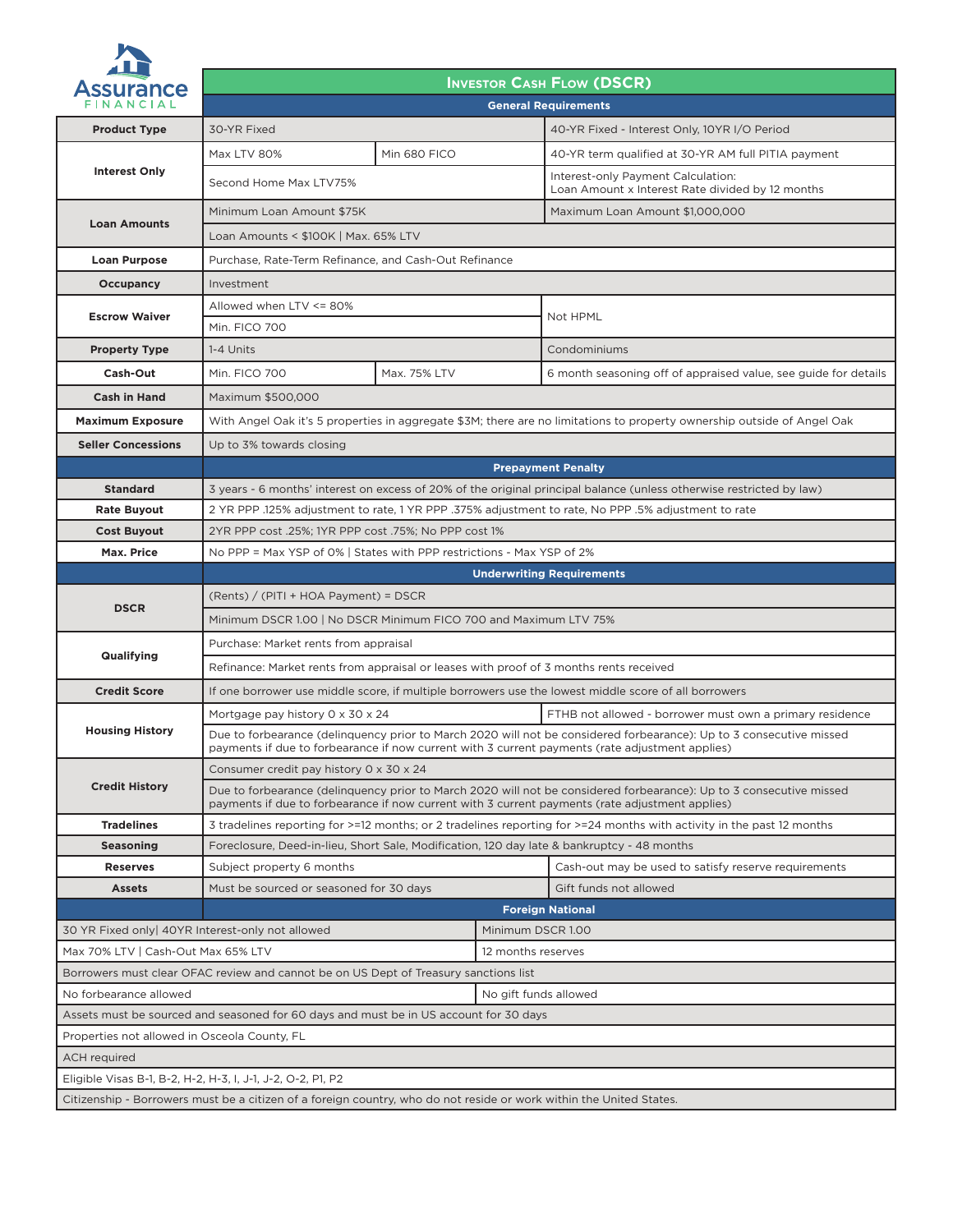

**Income**

**PORTFOLIO SELECT** ince **General Requirements Product Type** 30-YR Fixed 40-YR Fixed - Interest Only, 10YR I/O Period Primary Residence & Finding Nessue in the Min. 680 FICO 40-YR term qualified at 30-YR AM full PITIA payment **Interest Only** Second Home - Max LTV 75% Interest-only Payment Calculation: Loan Amount x Interest Rate divided by 12 months Minimum Loan Amount \$125K Maximum Loan Amount \$2,500,000 **Loan Amounts** Loan Amounts > \$2M | Max. 80% LTV | Minimum 720 FICO **Loan Purpose** Purchase, Rate-Term Refinance, and Cash-Out Refinance **Occupancy** Primary, Second Home and Investment Allowed when LTV <= 80% **Escrow Waiver** Not HPML Min. FICO 700 Min. FICO 640 | Max. 80% LTV | Min. FICO 660 | Max. 85% LTV **Second Home/NOO** NOO Max. Loan Amount \$1.5M 3 years - 6 months' interest on excess of 20% of the original principal balance (unless otherwise restricted by law) **Prepayment Penalty** Rate Buyout - 2 YR PPP .125% adjustment to rate, 1 YR PPP .375% adjustment to rate, No PPP .5% adjustment to rate **NOO Only** Cost Buyout - 2YR PPP cost .25%; 1YR PPP cost .75%; No PPP cost 1% No PPP = Max YSP of 0% | States with PPP restrictions - Max YSP of 2% **Property Type** Single-Family, PUDs, 2-4 Units, Townhouses and Condos Min. FICO 620 | Max. LTV 75% Min. FICO 640 | Max. LTV 80% TX 50(a)(6) loans - Max. 80% LTV Second Home/NOO Max. LTV 80% Max Cash-Out \$1M | \$200,001-\$400K - 5% LTV Reduction | \$400,001-\$500K -10% LTV Reduction | **Cash-Out** \$500,001-\$1M Max 60% LTV 2nd Home/NOO Max. Cash-in-hand \$300K | \$200,001-\$300K - 5% LTV Reduction Payoff of non-lien & HELOCs with withdrawals in past 12 Payon of non-nent & HELOCS with withdrawals in past 12 months seasoning required<br>months is considered cash out **Appraisals** Loan amounts >= \$1.5M a borrower-paid second appraisal must be obtained **Underwriting Requirements Credit Score** Primary wage earner's middle FICO score Mortgage pay history  $1 \times 30 \times 12$  Rent free not allowed **Housing History** Due to forbearance (delinquency prior to March 2020 will not be considered forbearance): Up to 6 consecutive missed payments if due to forbearance if now current with 3 current payments (rate adjustment applies) No 60-day late payments in past 12 months Collections/charge-offs/judgments allowed in past 24 months; must be paid off **Credit History** Due to forbearance (delinquency prior to March 2020 will not be considered forbearance): Up to 6 consecutive missed payments if due to forbearance if now current with 3 current payments (rate adjustment applies) **Tradelines** 3 tradelines reporting for >=12 months; or 2 tradelines reporting for >=24 months with activity in the past 12 months **DTI Requirements** | Max. 40%/50% | NOO Max. 50% **Payment Shock** | Maximum 250% **Residual Income** | Minimum required \$2,000 Foreclosure, Deed-in-lieu, Short Sale, Modification, Forbearance or 120 day late - 12 months from deed date (<24 months rate adiustment applies) **Seasoning**  Short Sale - No seasoning if paid as agreed through the sale date **Requirements** BK CH 7 & 11 - 24 months from discharge date 60 months if multiple fi lings BK CH 13 - 24 months from filing date (if paid as agreed and discharged prior to application) Minimum 6 months Cash-out may be used to satisfy reserve requirements **Reserves/ Cash to Close** If using business funds, the ending balance may be the lesser of 100% or the percent of the business ownership

**Documentation**

Assets Must be sourced or seasoned for 30 days Gift funds allowed - owner occupied only

Self-Employed - 2 years' personal and business returns

Full Doc: Wage Earner: W2, Paystubs, 2 Yrs Tax Returns | 1 YR Tax Return: Self-Employed 2 years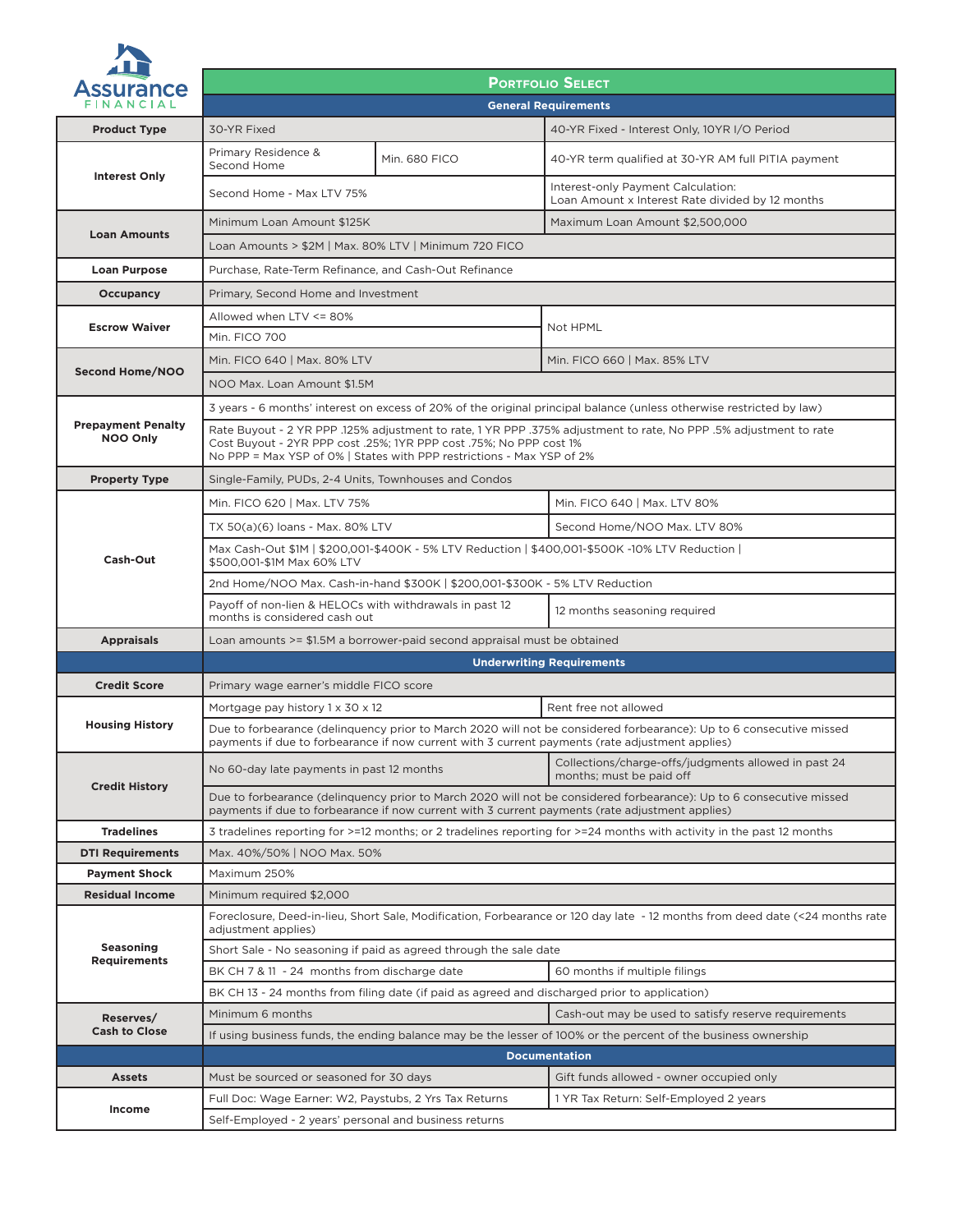

| <u> a shekara ta 1991</u><br><b>Assurance</b> | <b>PLATINUM</b>                                                                                                                                                                                                                                                  |                                                                                        |  |  |
|-----------------------------------------------|------------------------------------------------------------------------------------------------------------------------------------------------------------------------------------------------------------------------------------------------------------------|----------------------------------------------------------------------------------------|--|--|
| FINANCIAL                                     |                                                                                                                                                                                                                                                                  | <b>General Requirements</b>                                                            |  |  |
| <b>Product Type</b>                           | 30-YR Fixed                                                                                                                                                                                                                                                      | 40-YR Fixed - Interest Only, 10YR I/O Period                                           |  |  |
| <b>Interest Only</b>                          | Primary Residence &<br>Min. 680 FICO<br>Second Home                                                                                                                                                                                                              | 40-YR term qualified at 30-YR AM full PITIA payment                                    |  |  |
|                                               | Second Home - Max LTV 75%                                                                                                                                                                                                                                        | Interest-only Payment Calculation:<br>Loan Amount x Interest Rate divided by 12 months |  |  |
|                                               | Minimum Loan Amount \$250K                                                                                                                                                                                                                                       | Maximum Loan Amount \$3,000,000                                                        |  |  |
| <b>Loan Amounts</b>                           | Loan Amounts > \$2M   Max. 80% LTV   Minimum 700 FICO                                                                                                                                                                                                            |                                                                                        |  |  |
| LTV >90%                                      | <b>Primary Residence</b>                                                                                                                                                                                                                                         |                                                                                        |  |  |
| <b>Requirements</b>                           | Max. DTI 40% / 50%<br>Credit Seasoning - 84 months                                                                                                                                                                                                               |                                                                                        |  |  |
| <b>Loan Purpose</b>                           | Purchase, Rate-Term Refinance, and Cash-Out Refinance                                                                                                                                                                                                            |                                                                                        |  |  |
| Occupancy                                     | Primary, Second Home and Investment                                                                                                                                                                                                                              |                                                                                        |  |  |
| <b>Escrow Waiver</b>                          | Allowed when LTV <= 80%                                                                                                                                                                                                                                          | Not HPML                                                                               |  |  |
|                                               | Min. FICO 700                                                                                                                                                                                                                                                    |                                                                                        |  |  |
| Second Home/NOO                               | Min. FICO 660   Max. 85% LTV<br>NOO Max. Loan Amount \$2M                                                                                                                                                                                                        |                                                                                        |  |  |
|                                               | 3 years - 6 months' interest on excess of 20% of the original principal balance (unless otherwise restricted by law)                                                                                                                                             |                                                                                        |  |  |
| <b>Prepayment Penalty</b><br><b>NOO Only</b>  | Rate Buyout - 2 YR PPP .125% adjustment to rate, 1 YR PPP .375% adjustment to rate, No PPP .5% adjustment to rate<br>Cost Buyout - 2YR PPP cost .25%; 1YR PPP cost .75%; No PPP cost 1%<br>No PPP = Max YSP of 0%   States with PPP restrictions - Max YSP of 2% |                                                                                        |  |  |
| <b>Property Type</b>                          | Single-Family, PUDs, 2-4 Units, Townhouses and Condos                                                                                                                                                                                                            |                                                                                        |  |  |
|                                               | Min. FICO 660   Max. LTV 80%                                                                                                                                                                                                                                     | Min. FICO 740   Max. LTV 85%                                                           |  |  |
|                                               | TX 50(a)(6) loans - Max. 80% LTV                                                                                                                                                                                                                                 | Second Home/NOO Max. LTV 85%                                                           |  |  |
| <b>Cash-Out</b>                               | Max Cash-Out \$1M   \$500,001-\$1M Max 60% LTV                                                                                                                                                                                                                   |                                                                                        |  |  |
|                                               | Cash-Out > \$300K Min. 700 FICO                                                                                                                                                                                                                                  | 12 months seasoning required                                                           |  |  |
| <b>Appraisals</b>                             | Loan amounts $>= $1.5M$ a borrower-paid second appraisal must be obtained                                                                                                                                                                                        |                                                                                        |  |  |
|                                               |                                                                                                                                                                                                                                                                  | <b>Underwriting Requirements</b>                                                       |  |  |
| <b>Credit Score</b>                           | Primary wage earner's middle FICO score                                                                                                                                                                                                                          |                                                                                        |  |  |
| <b>Housing History</b>                        | Mortgage pay history 0 x 30 x 24<br>Rent free not allowed                                                                                                                                                                                                        |                                                                                        |  |  |
| <b>Credit History</b>                         | No 60-day late payments in past 12 months<br>Collections/charge-offs/judgments allowed in past 24 mos                                                                                                                                                            |                                                                                        |  |  |
| <b>Tradelines</b>                             | 3 tradelines reporting for >=12 months; or 2 tradelines reporting for >=24 months with activity in the past 12 months                                                                                                                                            |                                                                                        |  |  |
| <b>DTI Requirements</b>                       | Max. 40%/50%   NOO Max. 50%                                                                                                                                                                                                                                      |                                                                                        |  |  |
| <b>Payment Shock</b>                          | Maximum 350%   FTHB 250%                                                                                                                                                                                                                                         |                                                                                        |  |  |
| <b>Residual Income</b>                        | Minimum required \$3,000                                                                                                                                                                                                                                         |                                                                                        |  |  |
|                                               | Foreclosure, Deed-in-lieu, Short Sale, Modification, Forbearance or 120 day late - 48 months from deed date                                                                                                                                                      |                                                                                        |  |  |
|                                               | Short Sale - No seasoning if paid as agreed through the sale date                                                                                                                                                                                                |                                                                                        |  |  |
| <b>Seasoning</b><br><b>Requirements</b>       | BK CH 7 & 11 - 48 months from discharge date<br>60 months if multiple filings                                                                                                                                                                                    |                                                                                        |  |  |
|                                               |                                                                                                                                                                                                                                                                  |                                                                                        |  |  |
|                                               | BK CH 13 - 48 months from filing date and 24 months from discharge date if paid as agreed                                                                                                                                                                        |                                                                                        |  |  |
|                                               | Forbearance - 0x30x24 prior to forbearance request   Loan will be ineligible if borrower misses payments<br>No waiting period if borrowers made all payments during forbearance (0x30)                                                                           |                                                                                        |  |  |
| Reserves/                                     | Minimum 6 months                                                                                                                                                                                                                                                 | Cash-out may be used to satisfy reserve requirements                                   |  |  |
| <b>Cash to Close</b>                          | If using business funds, the ending balance may be the lesser of 100% or the percent of the business ownership                                                                                                                                                   |                                                                                        |  |  |
|                                               |                                                                                                                                                                                                                                                                  | <b>Documentation</b>                                                                   |  |  |
| <b>Assets</b>                                 | Must be sourced or seasoned for 30 days                                                                                                                                                                                                                          | Gift funds allowed - owner occupied only                                               |  |  |
| Income                                        | Full Doc: Wage Earner: W2, Paystubs, 2 Yrs Tax Returns                                                                                                                                                                                                           | 1 YR Tax Return: Self-Employed 2 years                                                 |  |  |
|                                               | Self-Employed - 2 years' personal and business returns                                                                                                                                                                                                           |                                                                                        |  |  |
|                                               |                                                                                                                                                                                                                                                                  | <b>Asset Qualifier Program</b>                                                         |  |  |
| <b>Purchase &amp; Rate/Term</b><br>Cash-Out   | Min FICO 700   75% LTV<br>Min FICO 720   70% LTV<br>Min FICO 700   60% LTV                                                                                                                                                                                       | Owner-Occupied Only<br>BK/Housing Event = 5 YRS                                        |  |  |
|                                               |                                                                                                                                                                                                                                                                  | <b>Asset Qualifications</b>                                                            |  |  |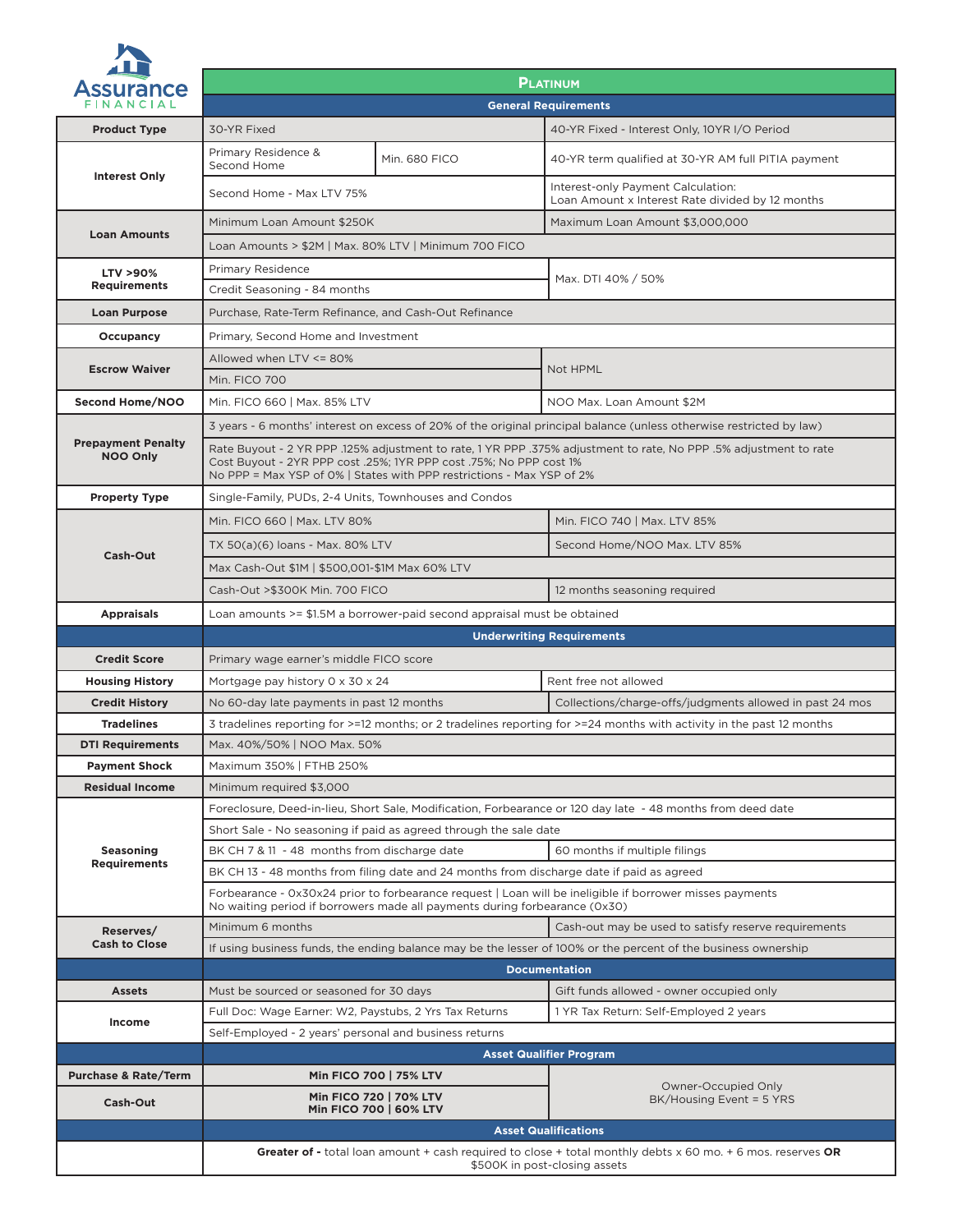



| <b>Visa Type</b>                | <b>Description</b>                                         | <b>Allowed</b> | Program          |
|---------------------------------|------------------------------------------------------------|----------------|------------------|
| A1, A2, A3                      | <b>Employees of Foreign Governments</b>                    | Yes            | Non-Permanent    |
| <b>B1, B2</b>                   | Visitors for Business or Pleasure                          | Yes            | Foreign National |
| C1, C2, C3                      | Aliens in Transit                                          | <b>No</b>      |                  |
| D1, D2                          | Alien crew members of ships and aircraft                   | <b>No</b>      |                  |
| E1, E2, E3                      | Treaty Traders and Investors                               | Yes            | Non-Permanent    |
| F1, F2, F3                      | Student in Academic Program                                | <b>No</b>      |                  |
| G1, G2, G3. G4, G5              | Employees of International Organizations                   | Yes            | Non-Permanent    |
| H1                              | Alien in Specialty Occupation                              | Yes            | Non-Permanent    |
| $H1-B$                          | Chilean or Singaporean National in Specialty Occupation    | Yes            | Non-Permanent    |
| H <sub>2</sub> , H <sub>3</sub> | Temporary Worker Performing Services Unavailable in the US | Yes            | Foreign National |
| H4                              | Spouse of H1-H3                                            | <b>No</b>      |                  |
|                                 | Members of the Foreign Press                               | Yes            | Foreign National |
| J1, J2                          | <b>Exchange Visitors</b>                                   | Yes            | Foreign National |
| K1, K2, K3, K4                  | Fiance or Spouse of a US Citizen                           | <b>No</b>      |                  |
| L1                              | Intercompany Transfer from International Company           | Yes            | Non-Permanent    |
| L2                              | Spouse of L1 Visa Holder                                   | <b>No</b>      |                  |
| M1, M2, M3                      | <b>Vocational Students</b>                                 | <b>No</b>      |                  |
| N8, N9                          | Parent or Child of a Permanent Resident                    | <b>No</b>      |                  |
| O1                              | Alien with Extraordinary Ability                           | Yes            | Non-Permanent    |
| O <sub>2</sub>                  | Alien Accompanying or Assisting an O1 Visa Holder          | Yes            | Foreign National |
| O <sub>3</sub>                  | Spouse or Child of O1 or O2 Visa Holder                    | <b>No</b>      |                  |
| P1, P2                          | Internationally Recognized Athlete or Entertainer          | Yes            | Foreign National |
| P3                              | Artist or Entertainer in a Culturally Unique Program       | <b>No</b>      |                  |
| <b>P4</b>                       | Child or Spouse of P1-3 Visa Holders                       | No             |                  |
| Q1, Q2, Q3                      | <b>Cultural Exchange Visitors</b>                          | <b>No</b>      |                  |
| R1                              | Alien in a Religious Organization                          | Yes            | Non-Permanent    |
| R2                              | Spouse or Child of R1                                      | <b>No</b>      |                  |
| S5, S6, S7                      | Aliens Supplying Critical Information on Criminal Activity | <b>No</b>      |                  |
| $T1-T5$                         | Victims of Trafficking                                     | <b>No</b>      |                  |
| $U1-U5$                         | <b>Victims of Criminal Activity</b>                        | <b>No</b>      |                  |
| $V1-V3$                         | Spouse, Child or Parent of Lawful Permanent Resident       | <b>No</b>      |                  |
| TN                              | NAFTA Professional                                         | Yes            | Non-Permanent    |
| TC                              | Formerly Known as Trade Canada                             | <b>No</b>      |                  |
| <b>TD</b>                       | Spouse or Child of TN Visa Holder                          | <b>No</b>      |                  |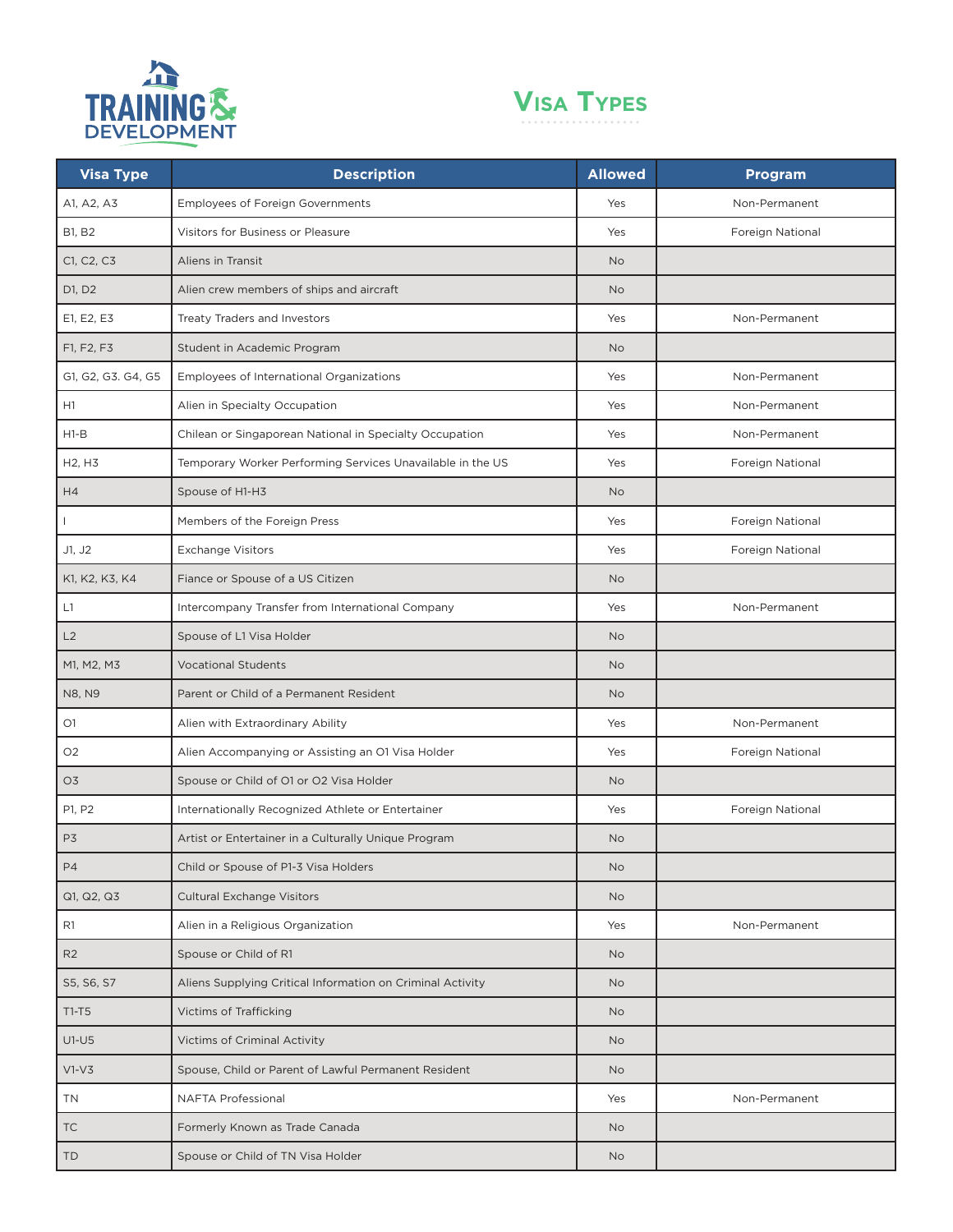

## **CONDOMINIUM REQUIREMENTS - GUIDES AND FACT SHEET**

All condominium transactions must have a completed Homeowners' Association (HOA) Certification and a valid project approval. The HOA certification may not be greater than 90-days old at the time of funding.

All condominium projects must meet the following requirements: (Note that FN and ICF require full 10% reserves.)

| <b>LTVs and/or Condo Presale Requirements*</b> | <b>HOA Reserve Requirements</b> |
|------------------------------------------------|---------------------------------|
| Condos less than 90% closed and sold           | >= 10% of the annual budget     |
| $> 80\%$                                       | >= 10% of the annual budget     |
| 70% - 80%                                      | >= 5% of the annual budget      |
| $< 70\%$                                       | No reserve accounts required    |

\*Excluding Foreign Nationals

- The sustainability, marketability and financial stability of the project must be supported.
- The project must be located in an area where acceptability of the condominium ownership is demonstrated.
- The project must be in compliance with all applicable state or local laws. The HOA must be incorporated in the state in which the project is located.
- Condo projects must have acceptable insurance coverage. No co-insurance and 100% replacement. If in a flood zone, we will NOT make an exception to not having the master flood policy.
- All common areas and amenities within the project or subject phase must be complete.
- Subject unit must have at least 600 sqft of living space.
- HOA Delinquency (maximum): 15% of the units; and
- Annual Budget Dollar Delinqunecy (maximum): 10%
- No single entity, the same individual, investor group, partnership or corporation may own more than 10% of the total units in the project. In the case of a project that has fewer than 10 units, no single entity may own more than one unit. Very few exceptions can be made to this.
- Investor concentration (maximum): 100%
- Projects with pending or threatened litigation are typically ineligible. Litigation may be acceptable if it is determined to be minor and immaterial. Details of the litigation must be submitted with project review documentation to determine acceeptability. An environmental hazard assessment is required for condo projects if an environmental problem is identified by the originator or loan purchaser through performance of its project underwriting or due diligence. The solution to the problem must be deemed acceptable by Angel Oak. Any litigation involving construction defects or potential leaks in the building will not be considered, this is denied.
- The project must be located on one contiguous parcel of land. The project may be divided by a public street.
- The structures within the project must be within a reasonable distance from each other. Common elements and facilities, such as recreational facilities and parking, must be consistent with the nature of the project and competitive in the marketplace.
- All programs are limited to a maximum number of units purchased by loan purchaser within one project of 20% or 20 units, whichever is less.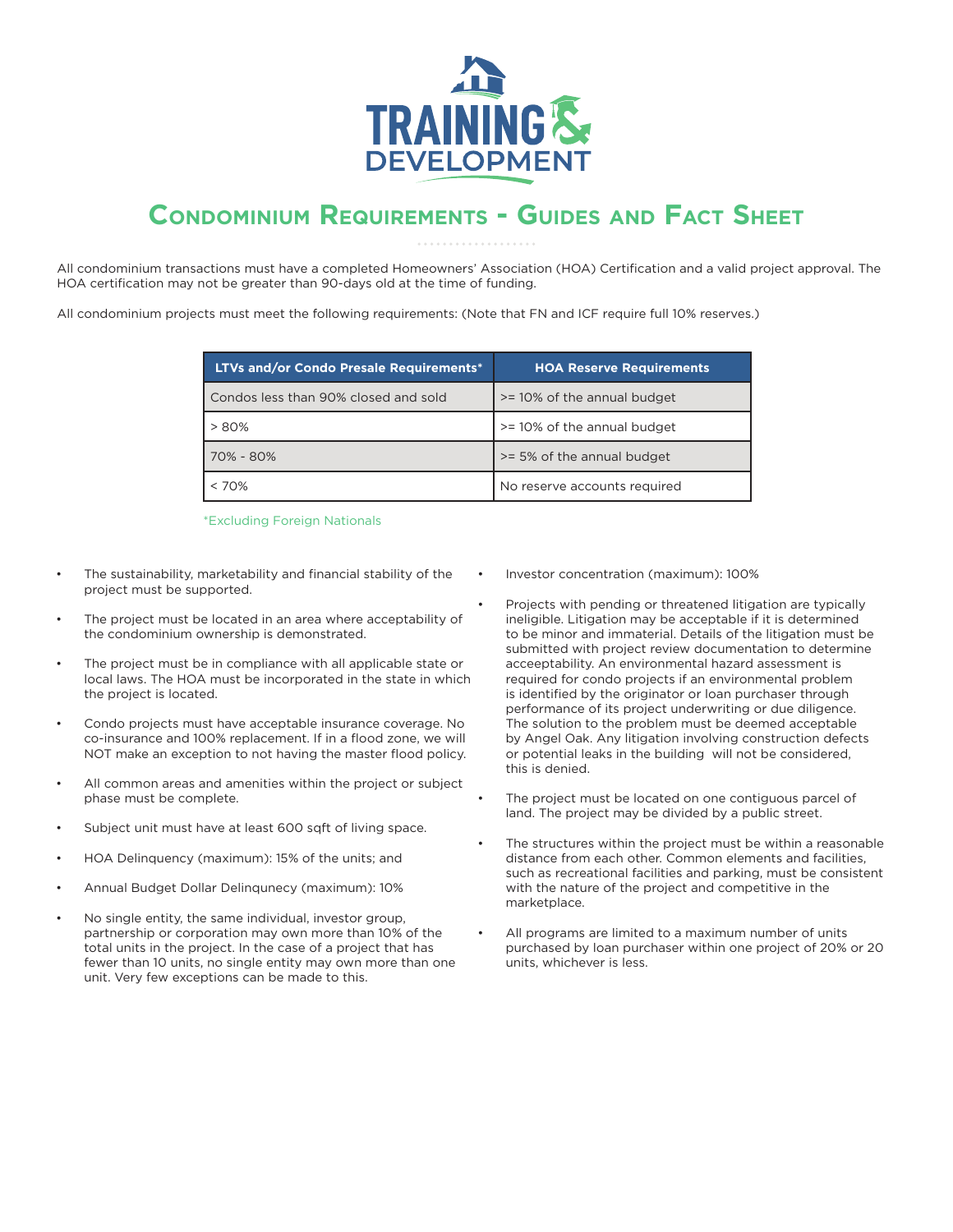

## **CONDOMINIUM REQUIREMENTS - GUIDES AND FACT SHEET**

#### **Condominium Conversions**

A condominium conversion is the conversion of an existing building to a condominium project. Project conversions legally created in the past three years are not allowed.

#### **Condominium Insurance**

Earthquake Insurance Analysis, FHLMC Form 465S, must be completed when subject property is located in California. Earthquake insurance is required for projects located in "moderate" or "high" risk zip codes. Obtain a copy of the Site-Specific Earthquake Risk Analysis (SSERA) from the condominium project association.

#### **Ineligible Projects**

- Projects comprised of manufactured homes
- Projects managed and operated as a hotel or motel
- Projects containing the word hotel or motel in the name
- Projects with registration services or that offer rental of units on a daily basis
- Projects that restrict the owner's ability to occupy the unit
- Projects with mandatory rental pooling agreements that require unit owners to either rent their units or give a management firm control over unit occupancy
- Projects with non-incidental business operations owned or operated by the homeowners' association (such as a restaurant, spa, health club, etc.)
- Common interest apartments
- Timeshare or segmented ownership projects
- Multi-unit dwelling condos that permit an owner to hold title to more than one dwelling unit, with ownership of all of his or her owned units evidenced by a single deed and financed by a single mortgage.
- No condotels Google if you know it is in a resort area
- No self-managed
- No co-insurance

#### **New Condominium Projects**

- 90% Sold and Closed: No restrictions
- Foreign Nationals and Investor Cash Flow borrowers must meet this requirement
- <25% Sold and Closed: Not eligible
- $\geq$  25% 89% Sold and Closed: Maximum concentration for Angel Oak is 5% and maximum LTV is reduce by 10%

#### **Site Condominiums**

Projects consisting of single-family detached dwellings (also known as site condominiums) are acceptable provided the appraisal supports market acceptance of site condominiums in the subject's market area.

SFD or Condo appraisal forms are acceptable

#### **Unacceptable Condo Issues**

- Litigation NO construction issues! If minor slip and fall a letter from an attorney required saying insurance is covering and no current safety concern
- 15% max owned by 1 entity